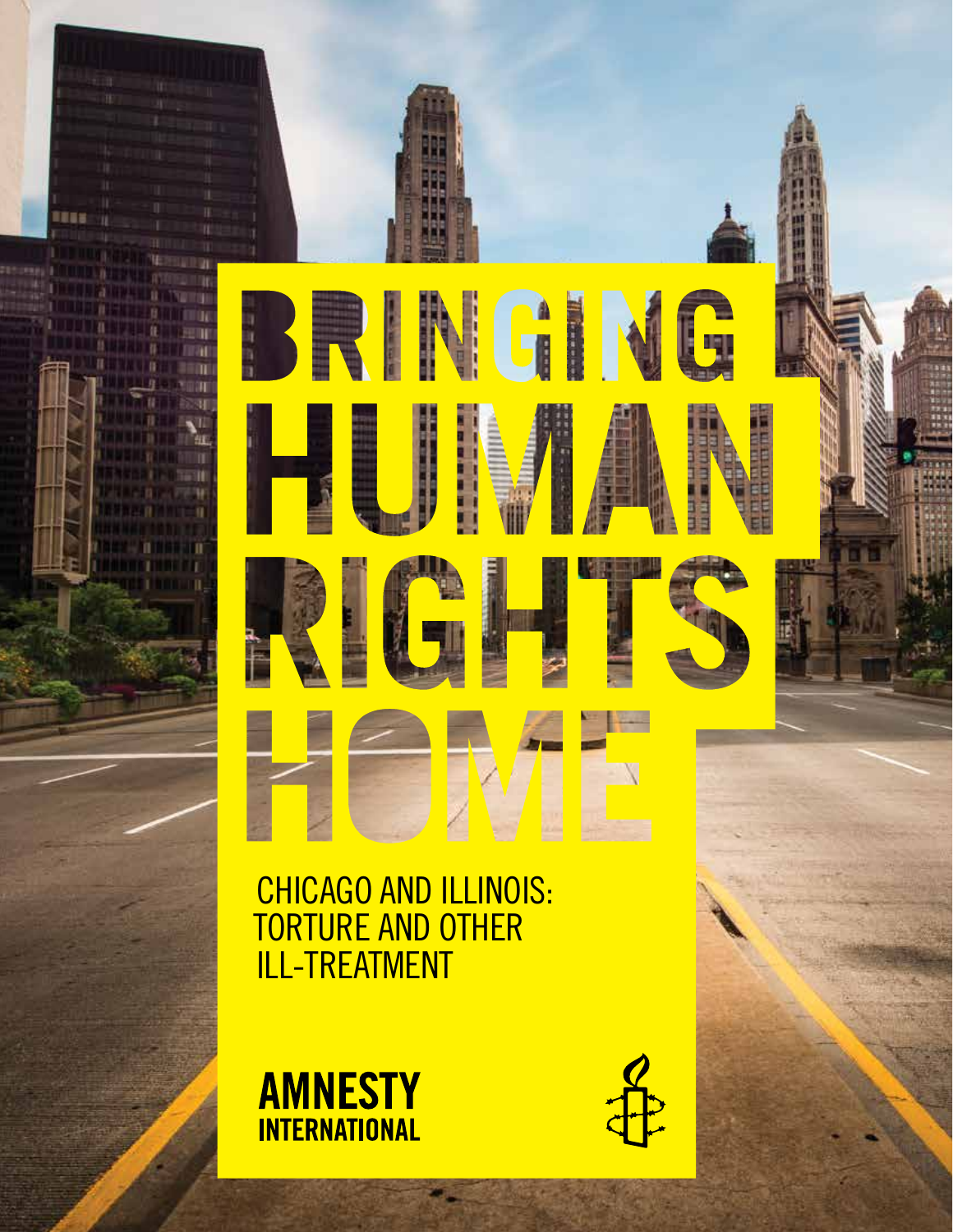**Amnesty International is a global movement of more than 3 million supporters, members and activists in more than 150 countries and territories who campaign to end grave abuses of human rights.** 

**Our vision is for every person to enjoy all the rights enshrined in the Universal Declaration of Human Rights and other international human rights standards.** 

**We are independent of any government, political ideology, economic interest or religion and are funded mainly by our membership and public donations.**





**Published in 2014 by**

**Amnesty International USA 5 Penn Plaza New York, NY 10001 www.amnestyusa.org**

**© Amnesty International Publications 2014 Original Language: English**

**All rights reserved. This publication is copyright, but may be reproduced by any method without fee for advocacy, campaigning and teaching purposes, but not for resale. The copyright holders request that all such use be registered with them for impact assessment purposes. For copying in any other circumstances, or for reuse in other publications, or for translation or adaptation, prior written permission must be obtained from the publishers, and a fee may be payable.**

**Cover photo: Kyle Pozan/Getty Images**

**BOX DOES NOT PRINT! Placeholder for union seal**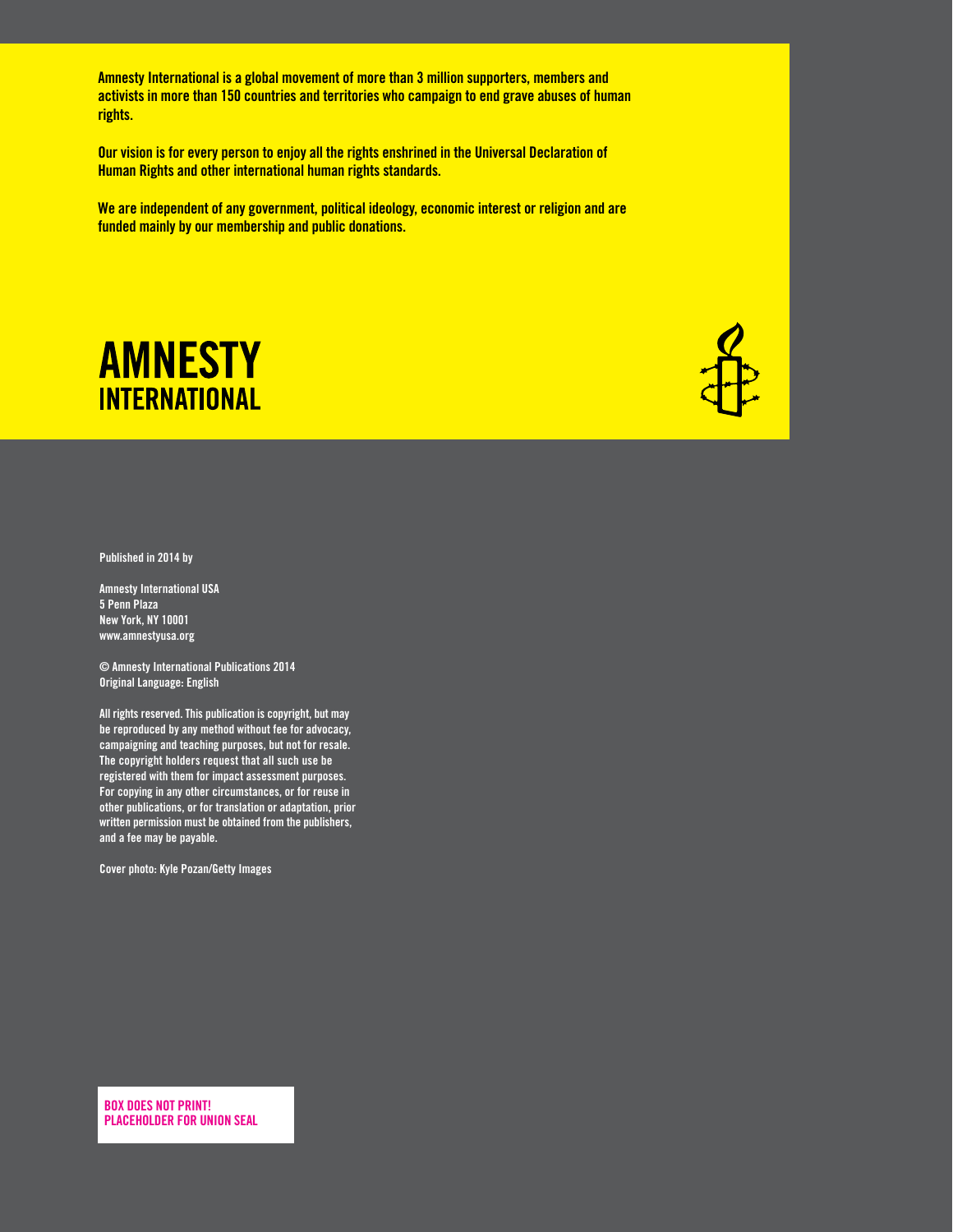## **Bringing Human Rights Home: Chicago & Illinois: Torture and other ill-treatment**

**In May of 1972, Anthony Holmes was interrogated by then Police Detective Jon Burge among others at Area 2 Police Headquarters. During his interrogation, Holmes' hands and legs were shackled while he was forced to sit in a chair. Burge then took the wires from his electric shock box, known by the detectives as the "nigger box" and wrapped the wires around both sets of shackles. Burge then proceeded to repeatedly shock Holmes with the box while suffocating him with a plastic bag, causing him to pass out from the pain. At one point, after Holmes had passed out and fell to the floor, he remembers gaining consciousness while being lifted up off the floor and thinking to himself that he was going to die. He then agreed to falsely confess to a murder he did not commit. The confession, the sole piece of incriminating evidence, was used against him to secure his conviction and subsequent incarceration for thirty years. He has not received any form of compensation.1**



Torture victims from left, Victor Saffold, Mark Clements, Anthony Holmes and Darrell Cannon talk to the media in the lobby of the federal building in Chicago Thursday, Jan. 20, 2011, where retired Chicago police officer Jon Burge is awaiting sentencing on his conviction on lying about the torture of suspects. (AP Photo/Chicago Sun-Times, Brian Jackson).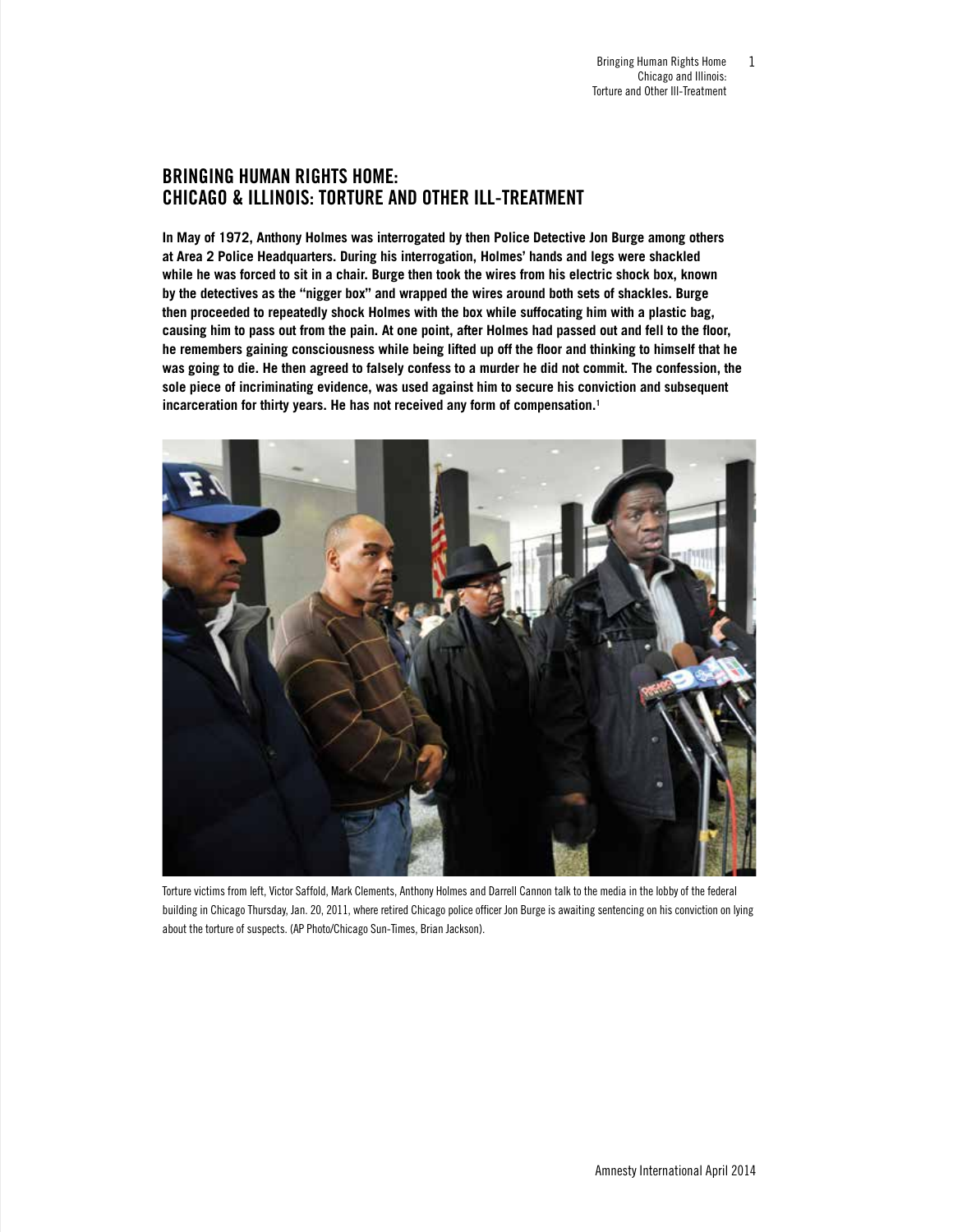Bringing Human Rights Home Chicago and Illinois: Torture and Other Ill-Treatment 2

The accusations are by no means unique. Amnesty International has investigated allegations that detectives in Area 2 and Area 3 police headquarters in Chicago, Illinois, systematically tortured more than 100 suspects between 1972 and 1991. Jon Burge was at the center of these allegations, either directly or through the chain of command. Initially a detective, he held a number of different ranks within Area 2 before becoming the Commander of the Area 2 Violent Crimes Section. Burge later became Commander of the Area 3 Detective Division. Several Area 2 colleagues followed him to Area 3, as did the allegations that they were regularly using torture and other ill-treatment to extract confessions from suspects. In addition to beatings, individuals alleged that they had been subjected to electric shocks, had plastic bags placed over their heads and had been threatened with mock executions. Forced confessions resulted in dozens of individuals being sentenced to long prison sentences or, in the case of eleven individuals, death sentences.<sup>2</sup> All of the victims were of color, with the majority of them African American; the detectives were white. Sixteen victims have since been exonerated and released, according to the People's Law Office of Chicago, and there are at least 19 individuals who remain incarcerated and allege they were tortured into confessions.<sup>3</sup> The State of Illinois Torture, Inquiry and Relief Commission, an agency set up in 2009 to review the cases of those who claimed to have been tortured by Commander Burge and his subordinates, is still reviewing as many as 71 cases where individuals claim torture by Burge, persons under his supervision at the time or involve officers who had previously been under the supervision of Jon Burge, but were not at the time of the alleged torture. No-one has been prosecuted or convicted for the crime of torture and the vast majority of those tortured have received no compensation for the extensive psychological injuries suffered.<sup>4</sup>

International law strictly prohibits the use of torture and other ill-treatment, and stipulates that governments are responsible for **investigating** torture allegations, bringing **criminal proceedings** in torture cases and **compensating the victims**. The United States has ratified the United Nations Convention against Torture and other Cruel, Inhuman or Degrading Treatment or Punishment (the Convention against Torture) and the International Covenant on Civil and Political Rights, two of the treaties which form the basis of this prohibition.<sup>5</sup>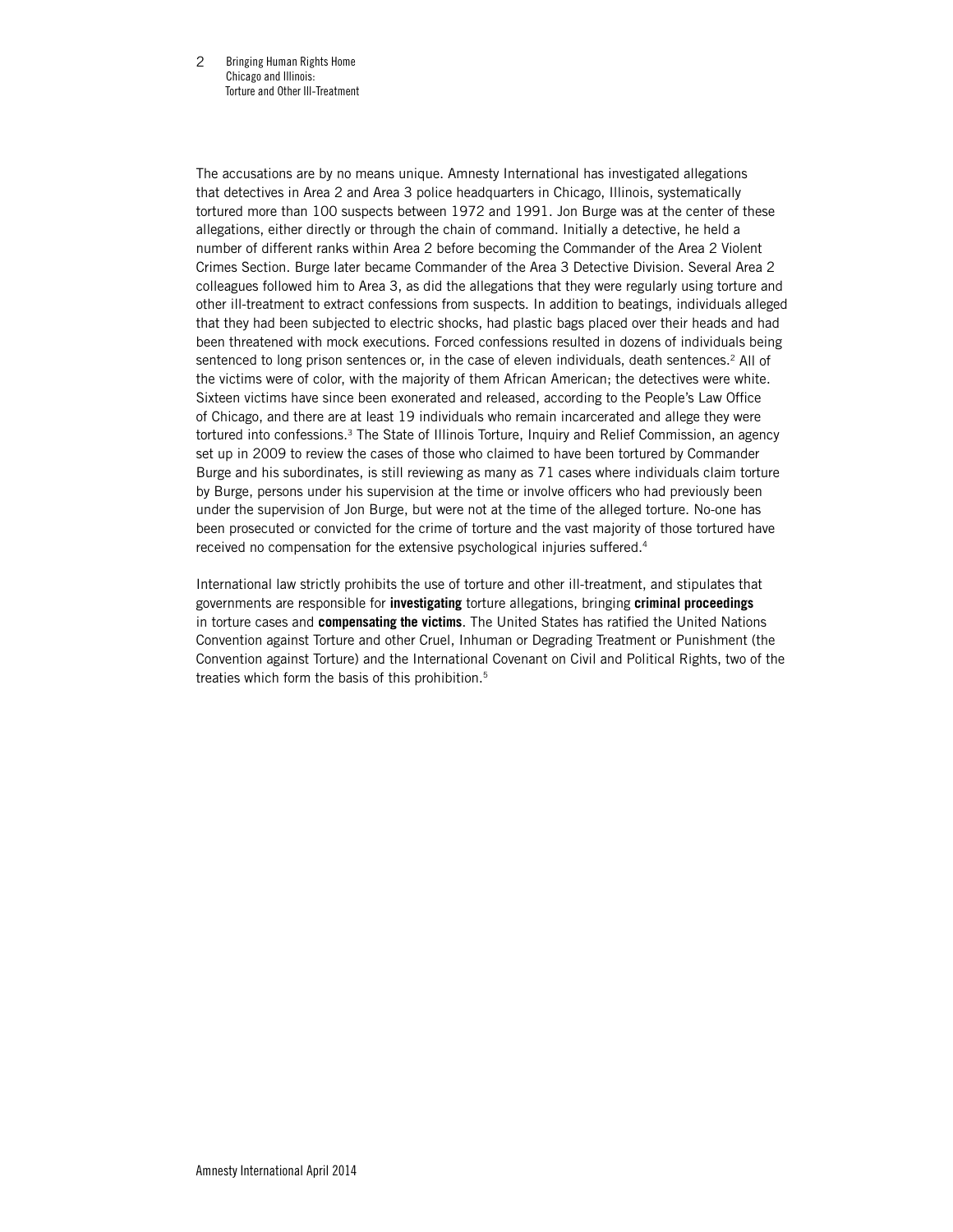### Investigations

**Vincent Wade was convicted in 1984 of first-degree murder, home invasion and robbery and sentenced to life imprisonment. According to Wade, he was forced to confess after detectives smashed him on the nose with a flashlight, kneed and punched him in the groin, punched him in the eye and beat him on the chest with a baton and phonebook, while his arms and legs were pinned down. Wade remains incarcerated in Pontiac Correctional Center. Wade's case has been recommended for judicial review by the State of Illinois Torture, Inquiry and Relief Commission.**<sup>6</sup>

International law requires that all suspected human rights violations be promptly, thoroughly and effectively investigated through independent and impartial bodies.<sup>7</sup> However, decades after these acts took place, investigations into claims of coerced confessions elicited under torture by Burge or those he supervised in Chicago are still ongoing.

In 2009, the state of Illinois created the State of Illinois Torture, Inquiry and Relief Commission. The Commission began accepting claims in April 2011. As of March 2014, the Commission has publically listed 16 cases in which it found credible claims of torture by Burge or his subordinates that were recommended for further judicial review. The Commission is currently reviewing as many as 71 cases where individuals claim torture by Burge, persons under his supervision at the time or involve officers who had previously been under the supervision of Jon Burge, but were not at the time of the alleged torture. Since its inception, the commission has battled funding and staffing issues, slowing its work. The deadline to make claims of torture is August 2014 and it is unclear what the timeframe will be for the commission's work to be completed.

**Tony Anderson was arrested on suspicion of auto theft in April 1990 and questioned by detectives at the Area 2 police headquarters. During questioning, one detective held a gun to Anderson's head and threatened to blow his brains out while another detective jabbed him in the thighs and back with a nightstick until he cried and agreed to confess. Anderson eventually made an oral confession to numerous offenses committed in March and April 1990. He was indicted in 13 different cases, including murder and armed robbery. In May 2013, the Torture Inquiry and Relief Commission stated that there was sufficient evidence to conclude that Anderson's claim of torture was credible and merited judicial review for appropriate relief.**<sup>8</sup>

In October 2012, the Roderick and Solange MacArthur Justice Center at Northwestern University Law School and the People's Law Office filed a Burge-related class action lawsuit. The suit was filed on behalf of over a dozen men seeking evidentiary hearings for remaining imprisoned despite their allegedly credible claims that they were tortured into confessing by Jon Burge or detectives under his command. Thirteen of the men named in the filing are currently incarcerated, $9$  but the attorneys in the case told the judge they suspect as many as 40 additional current inmates could become part of the class action. On March 12, 1014, the Chief Judge of the Criminal Division of Cook County denied the class action petition, but awarded all of the Burge victims who remain behind bars pro bono counsel to represent them in their post-conviction petitions. The Court also appointed a Special Master to work with attorneys from the People's Law Office and MacArthur Justice Center to locate and notify any additional Burge victims who are incarcerated and notify them of their right to have pro bono counsel represent them in post-conviction proceedings challenging the validity of their convictions.10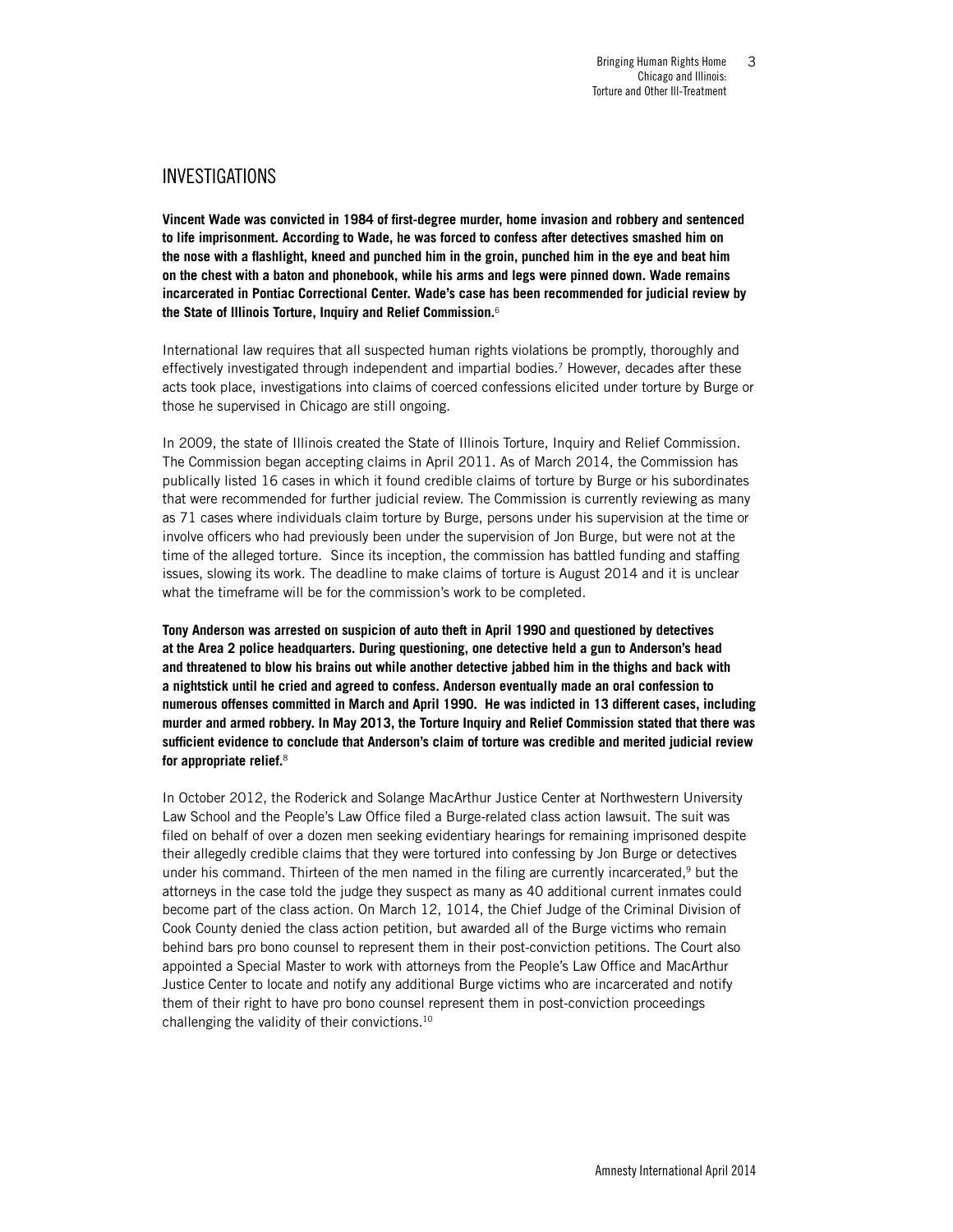## Accountability

# **"This is a dark chapter on the history of the city of Chicago, a stain on the city's reputation…I am sorry this happened. Now let us now all move on."**  Chicago Mayor Rahm Emanuel, 11 September 2013.<sup>11</sup>

Police Commander Jon Burge was eventually dismissed from the force in 1993; no criminal charges were brought against him, although the police department's own investigative body, the Office of Professional Standards (OPS) had, by late 1990, already reported evidence of some 50 cases of torture and abuse under Burge and had found that this abuse was "systematic," and "methodical." Two other officers were disciplined, but never criminally charged.<sup>12</sup>

After years of inaction by the authorities, torture survivors and their family members, along with community organizers and activists formed the Campaign to Prosecute Police Torture. They petitioned the Chief Judge of the Criminal Division of Cook County to appoint special prosecutors to investigate the crimes of torture committed by Burge and his detectives at Area 2 and 3 Police Headquarters from 1971-1991. Circuit Court Judge Paul P. Biebel, Jr. granted the petition and appointed two special prosecutors in 2002 who concluded their investigation in 2006. They confirmed that scores of suspects were tortured during their interrogations, including through suffocation and use of electric shocks. However the Special Prosecutors concluded that the statute of limitations prevented the prosecution of Burge or others under his command or supervision for the crime of torture.<sup>13</sup>

In 2010, decades after the first reports of torture came to light, Burge was convicted of perjury and obstruction of justice for denying the torture he and others committed.<sup>14</sup> He was sentenced to fourand-a-half years in prison. No Chicago police officer or city official has been convicted for any acts of torture, despite indisputable evidence that torture occurred.15

Governments must ensure that those responsible for torture or other ill-treatment are brought to justice.<sup>16</sup> This includes not only those who directly perpetrated the acts, but also those who encouraged, ordered or tolerated them.<sup>17</sup> The Convention against Torture specifically requires that each state ensure that "all acts of torture," any attempt to commit torture and any "act by any person which constitutes complicity or participation in torture" are offences under its criminal law.18 Presently, 'torture' in the United States is regulated by 18 U.S.C. § 2340-2340A (The Torture Act), which was enacted in 1994 to comply with the Convention against Torture. However, the Torture Act only criminalizes acts of torture when they are committed by citizens under the color of law outside the United States. The United States has failed to make torture a specific crime without a statute of limitations under its domestic law. Amnesty International believes that there should be no statutes of limitations for serious crimes under international law such as torture.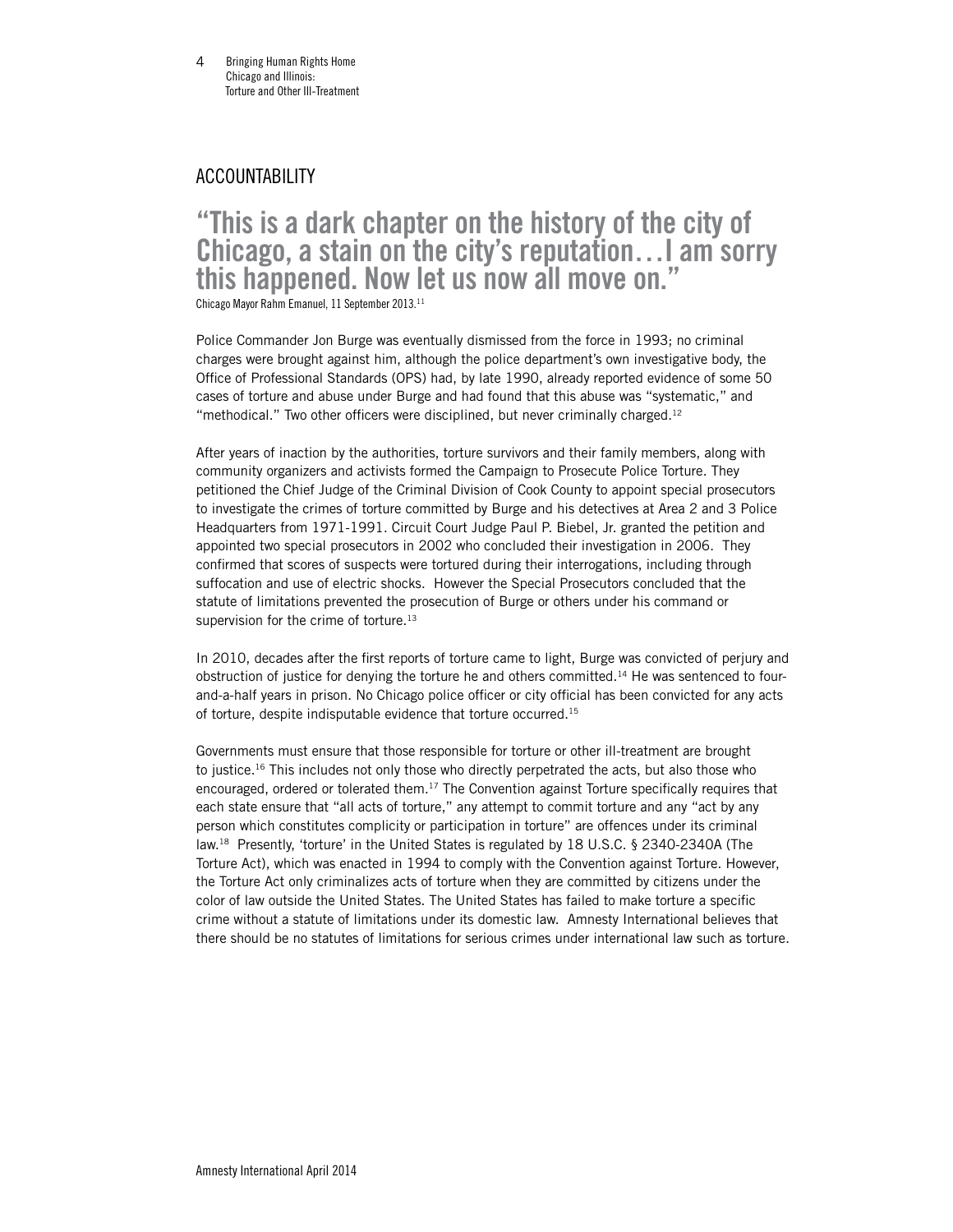The UN Special Rapporteur on the right to restitution, compensation and rehabilitation for victims of gross violations of human rights and fundamental freedoms has stated that "statutes of limitations shall not apply for prosecuting violations of international human rights and humanitarian law norms that constitute crimes under international law."<sup>19</sup>

In May 2006, the United Nations Committee against Torture expressed concern at the impunity of law enforcement officials for the torture and ill-treatment carried out in Chicago, and found that the U.S. government should fulfil its obligation to "promptly, thoroughly and impartially investigate all allegations of acts of torture... and bring perpetrators to justice."<sup>20</sup> Neither Burge nor any of the detectives responsible for the torture of those including Stanley Wrice, Darrell Cannon, Alonzo Smith and Gregory Banks, have been adequately investigated, criminally prosecuted, or punished for those crimes.

# **Federal efforts to hold torturers accountable**

In July 2010, following Jon Burge's conviction for perjury and obstruction of justice, a number of members of Chicago's congressional delegation introduced legislation criminalizing acts of torture when committed by law enforcement officials in the United States and precluding a statute of limitations for the prosecution of such crimes. Representative Danny Davis was quoted as saying that Burge's conviction on charges of perjury and obstruction of justice was "simply not enough," and that charges of torture should never expire.<sup>21</sup> Davis argued that if the bill been in effect at the time, Burge would have been found guilty of torture and not just perjury.

In the proposed bill, law enforcement officials (or others acting "under color of law"), convicted of committing, attempting or conspiring to commit torture would face a maximum penalty of 10 years in prison. If the torture led to death, the maximum term would be life. Representatives Bobby Rush and Jesse Jackson Jr. co-sponsored Davis' bill with support from Senator Roland Burris of Illinois.<sup>22</sup> The representatives introduced the Law Enforcement Torture Prevention Act (LETPA) in the United States House of Representatives during the 2010, 2011 and 2012 sessions. However, it has never been passed or enacted. $^{23}$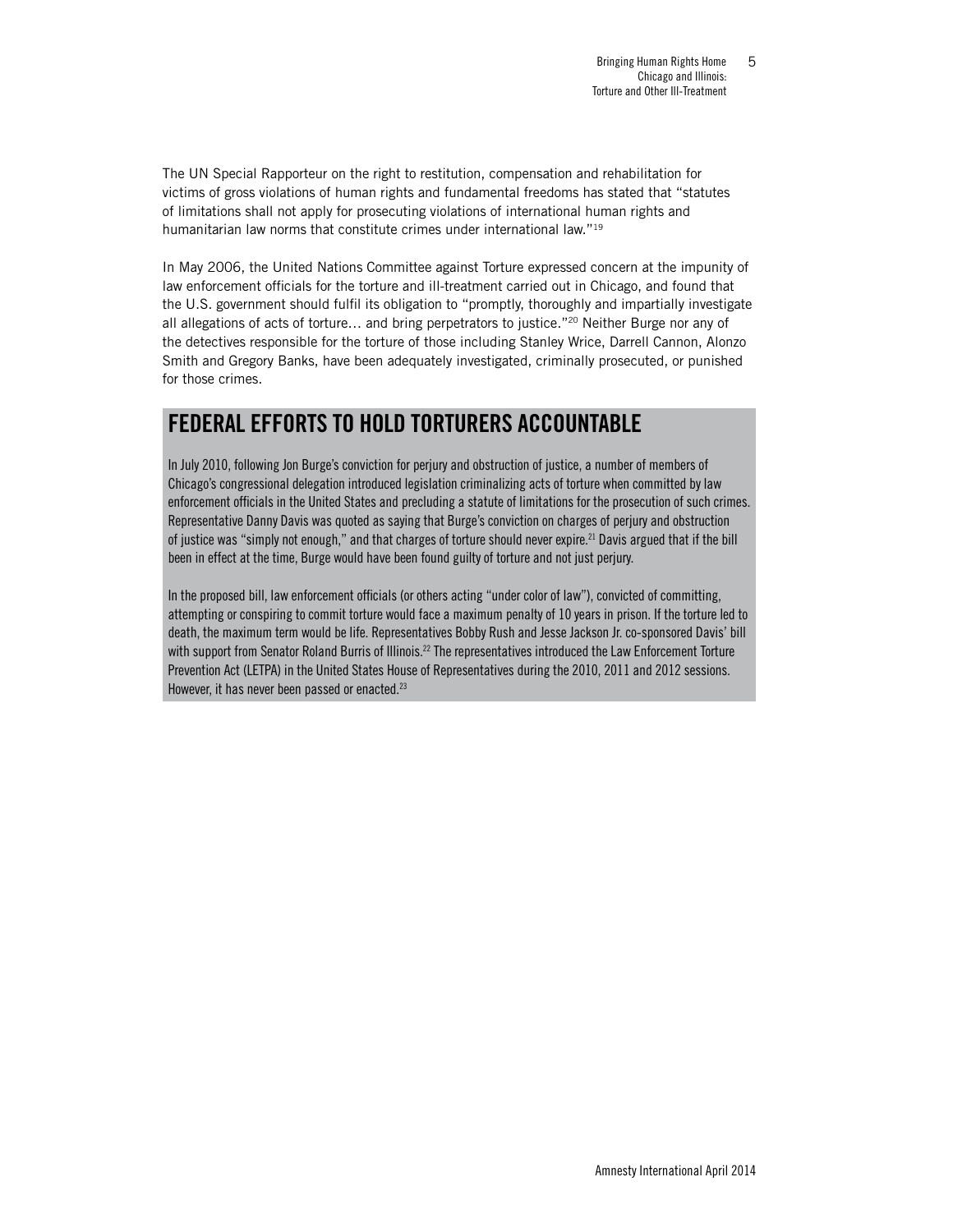Bringing Human Rights Home Chicago and Illinois: Torture and Other Ill-Treatment 6

## **COMPENSATION**

**Darrell Cannon was released in 2007, after spending 24 years in prison. After his arrest in November 1983, Chicago police officers had repeatedly pressed an electric cattle prod to his testicles. They allowed Cannon to believe they had loaded a shotgun, then rammed it into his mouth and pulled the trigger, repeating this mock execution three times. They tried to lift him off the ground by the handcuffs that secured his hands behind his back. At another location, they drove the cattle prod into his mouth.**<sup>24</sup> **The police eventually forced a confession from Cannon, who was convicted of murder. While still in jail, in 1986, Cannon sought to vindicate his rights and challenge the tactics used against him, as well as seek compensation for the torture he had undergone prior to his conviction. Unaware that his case of torture was not an isolated instance, Cannon accepted the City of Chicago's offer of \$3,000, of which he netted a total of \$1,247.**25 **Cannon was exonerated and released in 2007, and filed a lawsuit against the City of Chicago for wrongful conviction. The City of Chicago, in response, successfully moved to dismiss his suit, arguing that Cannon's acceptance of the \$3,000 settlement, prior to the substantial amount of torture evidence that was later revealed, prevented him from seeking any further compensation. He is currently appealing the dismissal of his suit seeking compensation for his wrongful conviction.**<sup>26</sup>



Darrell Cannon. He spent 24 years in prison as a result of a false confession elicited after being tortured by detectives working under the supervision of Jon Burge.

As of March 2014, there were two unresolved Burge-related lawsuits pending against the city of Chicago. Eighteen claims on behalf of the torture survivors have been resolved.<sup>27</sup> The combined City of Chicago and Cook County costs for the Burge lawsuits is at least \$95.5 million. The most recent settlement was for \$12.3 million to Ronald Kitchen and Marvin Reeves, who spent 21 years in prison for multiple murders they did not commit, only to be released and exonerated in 2009.<sup>28</sup>

Victims of torture or other ill-treatment and their dependents should be entitled to prompt reparation from the state, including restitution, fair and adequate financial compensation and appropriate medical care and rehabilitation. There are five types of reparation: financial compensation; medical care and rehabilitation; restitution (seeking to restore the victim to his or her previous situation); guarantees of non-repetition; and forms of satisfaction such as restoration of their dignity and reputation and a public acknowledgement of the harm they have suffered.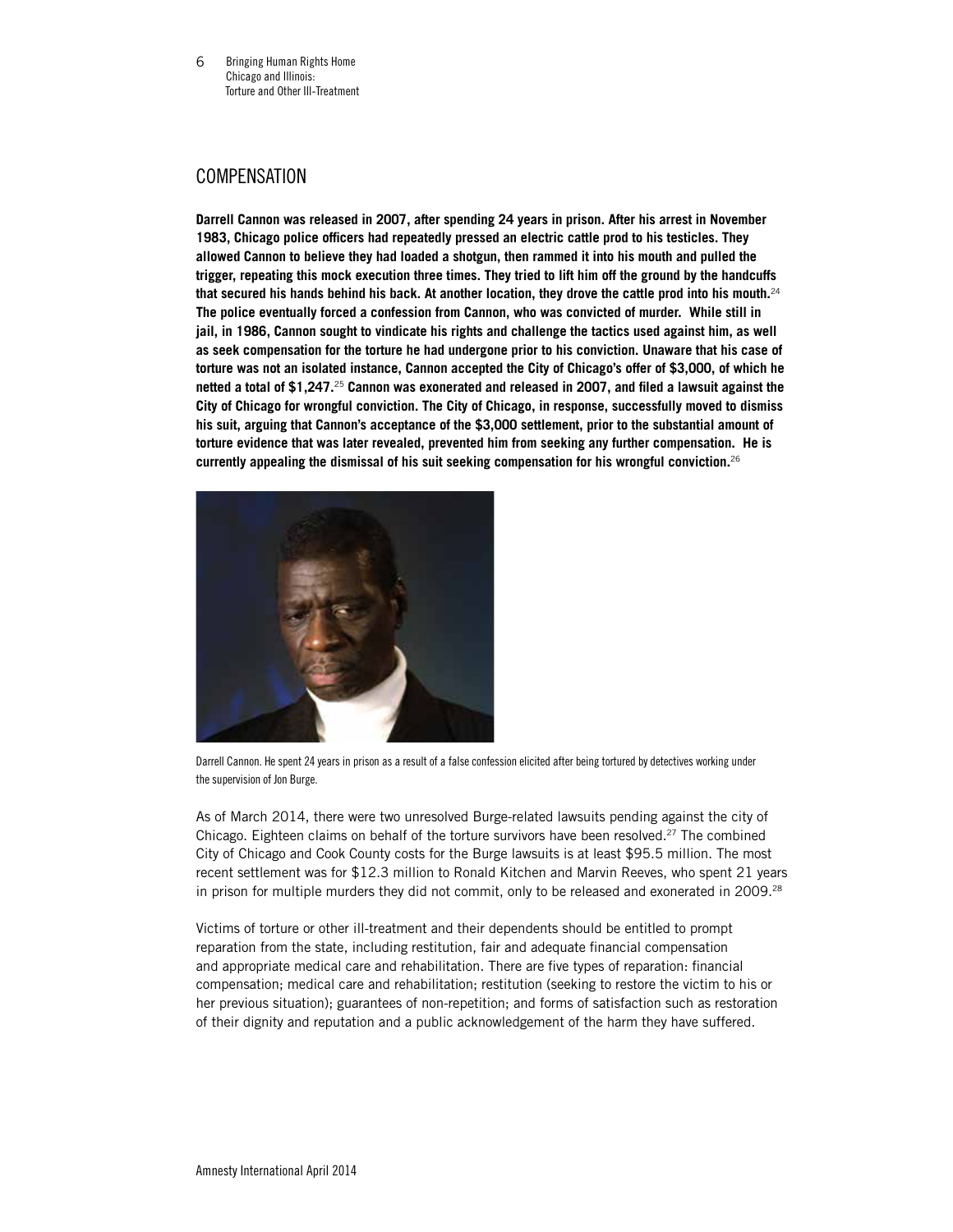Other countries have established systems to help meet their obligation to provide reparation for past crimes. The Chilean government has invested about US\$3.2 billion to the survivors and families of victims of the Pinochet regime. Argentina set aside roughly \$3 billion in Argentinian pesos for former political detainees, the families of the disappeared, and survivors of unlawful detention during Argentina's 'Dirty War' in the '70's and '80's.<sup>29</sup> Although these systems have not gone without criticism, they demonstrate that governments have taken some steps towards making reparation for systematic human rights abuses. The City of Chicago must not abdicate its responsibility to provide reparations for torture committed by its officers. Accountability for torture must also be implemented at all levels of the United States government, whether local, state, or federal. The harm done must, as far as possible, be repaired. The consequences of torture on the individual survivor and their immediate family are both profound and long-lasting. Some survivors need long-term or intensive medical treatment or psychological counseling. It would be grossly unfair to make them or their dependents pay the price for the harm they have suffered.

### Ordinance Seeking Reparations for the Chicago Police Torture Survivors

**In January 2010, after 23 years in prison, Michael Tillman was cleared of the rape and murder charges that sent him to jail in 1986. According to Tillman, he confessed to these charges after being tortured for days by detectives working directly under Burge's supervision at Area 2 Police Headquarters. Tillman stated that detectives put a bag over his head to suffocate him. He also alleged that they beat him bloody with a telephone book and took him to railroad tracks outside the police station where they put a gun to his head and threatened to kill him. After his exoneration, Tillman filed a federal civil rights suit against Burge, Mayor Richard Daley, the City of Chicago, Cook County and the Cook County State Attorney's Office, and various other defendants. In July 2012, the Chicago City Council finance committee approved a \$5.375 million settlement and the County approved a \$600,000 settlement for Tillman.**<sup>30</sup>

The Chicago Torture Justice Memorial Project<sup>31</sup> and the Peoples Law Office have called on the City of Chicago to create a \$20 million fund to provide job training, health care, and other compensation benefits for survivors who, for varying reasons such as the statute of limitations, are unable to bring their cases to court to seek redress.<sup>32</sup> On October 16th, 2013, Aldermen Proco Joe Moreno and Howard B. Brookins, Jr. filed an ordinance in the City Council that would allocate \$20 million toward redress to torture victims and their families. The ordinance aims to create a commission to administer financial compensation to victims, as well as create a medical, psychological, and vocational center on the South Side of the city. Such services are not provided for survivors of domestic torture by the approximately 40 torture treatment centers currently operating within the United States. In addition to providing victims and their family members with free enrollment in City Colleges, the ordinance requires the city to fund public memorials for the cases and the struggle for justice, and Chicago Public Schools to teach a history lesson about the torture cases. A hearing on the anti-torture ordinance will be convened by the City Council in the spring of 2014.<sup>33</sup>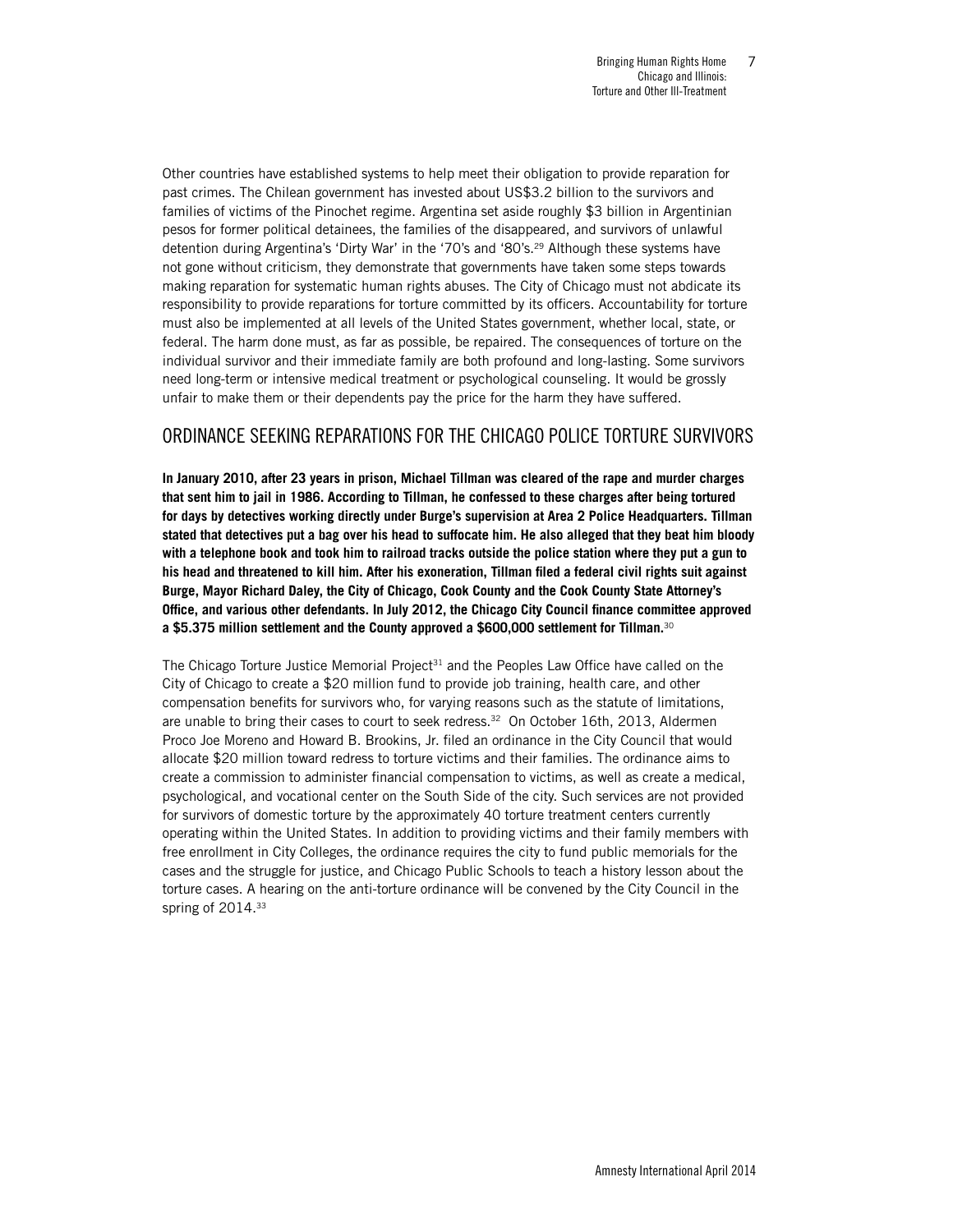Bringing Human Rights Home Chicago and Illinois: Torture and Other Ill-Treatment 8

#### **CALL TO ACTION:**

- ✓ The City Council of Chicago should pass the ordinance introduced by Aldermen Moreno and Brookins providing reparations for the Chicago Police Torture Survivors;
- ✓ City and state officials should fully investigate any allegation of torture or other ill-treatment committed by law enforcement officials, prosecute and bring to justice any individual against whom credible allegations of torture or other ill-treatment are made, and provide reparations to survivors and their families;
- ✓ Federal legislators in Illinois should support re-introduction, the United States Congress should pass, and the President should sign the Law Enforcement Torture Prevention Act, which would specifically criminalize acts of torture in the United States by law enforcement personnel and others acting under color of law, and removes the statute of limitations for such crimes.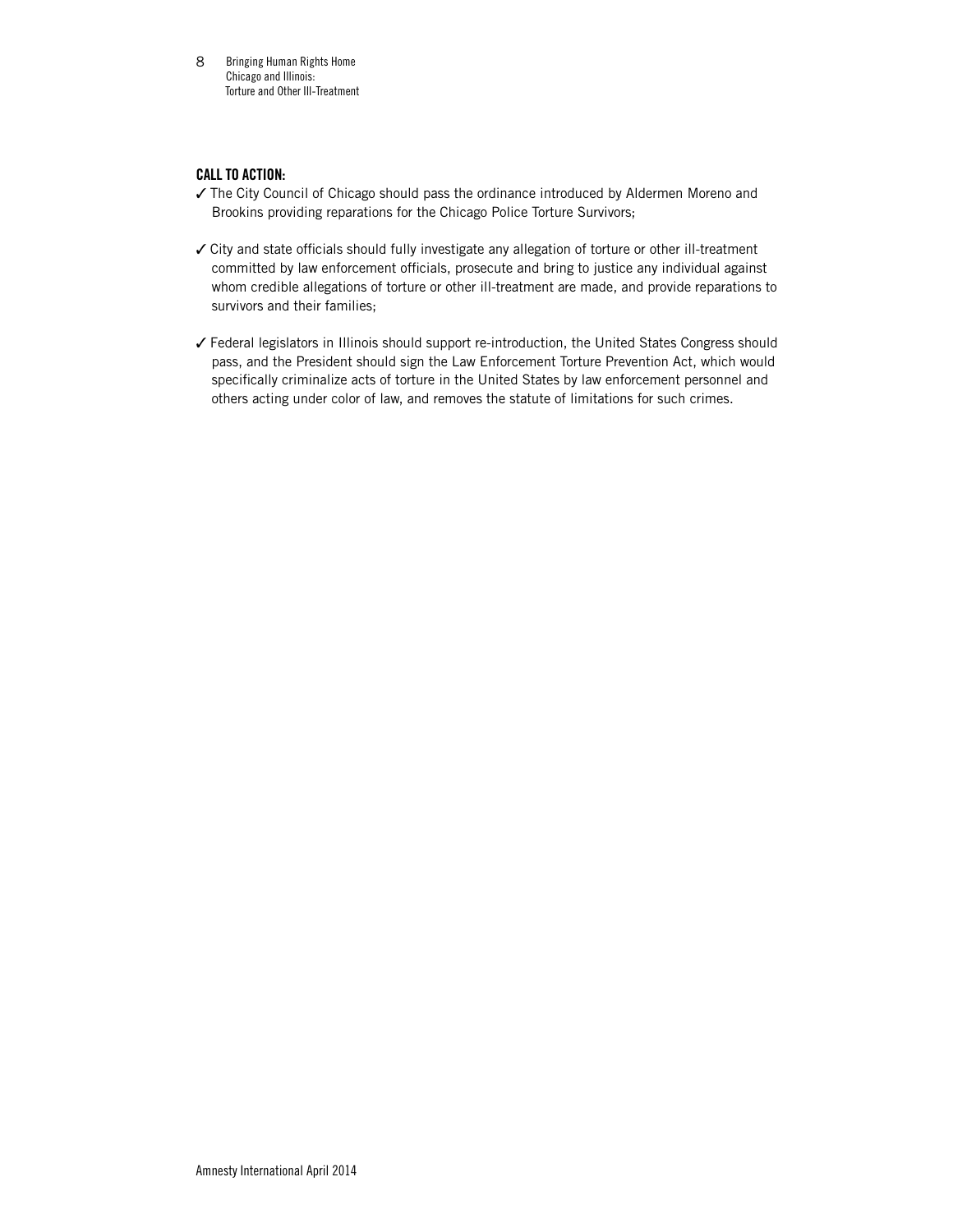# **Endnotes**

1 See Violent Victim Impact Statement of Anthony Holmes, Case number 2007R00712, available at http:// chicagotorture.org/files/2012/03/17/Holmes\_sentencing\_statement.pdf , last visited 25 March 2014.

2 Amnesty International, USA: Allegations of Police Torture in Chicago, Illinois, AMR 51/42/90, December 1990. The State of Illinois abolished the use of the death penalty in 2011 after issuing a moratorium in 2001. All sentences were commuted to life without parole. None of those sentenced to death in relation to the Burge scandal were executed. However Frank Bounds died in prison in 1998.

<sup>3</sup> Amnesty International Interview with Joey Mogul, People's Law Office, 28 February 2014. See also, People of the State of Illinois v. Johnnie Plummer and Vincent Wade, Class Action Petition for Relief Under The Illinois Post-Conviction Hearing Act, available at http://peopleslawoffice.com/wp-content/uploads/2012/10/Class-Action-Petition-for-the-Still-Incarcerated-Burge-Victims.pdf , last visited 25 March 2014.

4 In response to a community driven movement seeking Burge to be held accountable for his crimes, as well as the U.N. Committee Against Torture calling on the U.S. government to bring the perpetrators to justice in the Chicago Police Torture cases, the U.S. District Attorney's Office in the Northern District of Illinois in conjunction with the U.S. Department of Justice, indicted Burge for obstruction of justice and perjury for lies he told in a civil rights case. In 2010, Burge was convicted on all three counts.

<sup>5</sup> The U.S. has sought to limit the application of international human rights law in its conduct by entering reservations to article 7 of the ICCPR and article 16 of the Convention against Torture as a condition of ratifying the treaties. The reservations state that the US considers itself bound by the articles only to the extent that "cruel, inhuman or degrading treatment or punishment" means the "cruel and unusual treatment or punishment" prohibited under the US Constitution. In its initial report to the Human Rights Committee on its obligations under the ICCPR, the US administration, then under President Bill Clinton, explained its reservations by stating that certain US practices had withstood judicial review in the US courts under constitutional provisions which were arguably narrower than the scope of Article 7. The United States has failed to make torture a specific crime without a statute of limitations under its domestic law. Amnesty International has repeatedly called on the United States to withdraw its reservations as defeating the object and purpose of the treaties in question and therefore incompatible with international law. The UN Human Rights Committee has also noted with concern the restrictive interpretation made by the US of its obligations under the Covenant, as has the Committee against Torture.

<sup>6</sup> See In re: Claim of Vincent Wade, Case Disposition, TIRC Claim No. 2011 009-W, 20 May 2013, available at https: //www2.illinois.gov/itrc/Documents/Case%20Dispostion%20Vincent%20Wade.pdf , last visited 25 March 2014.

7 Human Rights Committee, General Comment no. 31 (2004), para. 15. See also General Comments no. 7 (1982) and 20 (1992). UN Convention Against Torture and other Cruel, Inhuman and Degrading Treatment, articles 12 and 13.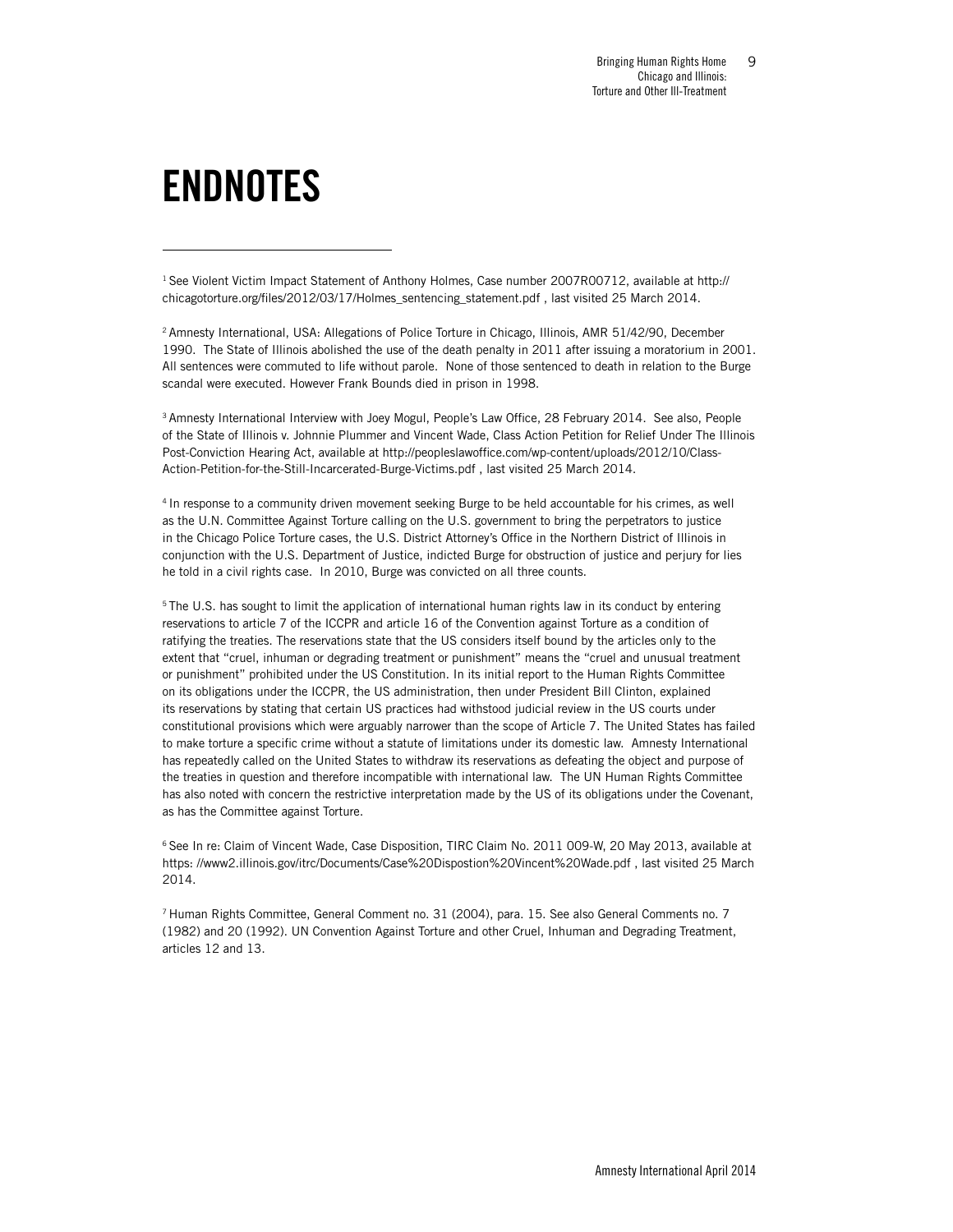8 In re: Claim of Tony Anderson, Case Disposition, TIRC Claim No. 2011.014-A, 20 May 2013, available at https:// www2.illinois.gov/itrc/Documents/Case%20Disposition%20Tony%20Anderson.pdf , last visited 25 March 2014.

9 Amnesty International Interview with Joey Mogul, People's Law Office, 28 February 2014.

<sup>10</sup> People of the State of Illinois v. Johnnie Plummer and Vincent Wade, Class Certification Order, available at http://www.law.northwestern.edu/legalclinic/macarthur/projects/police/documents/ SpecialMasterAppointmentOrderMarch122014.pdf , last visited 25 March 2014, and Bluhm Legal Clinic, MacArthur Justice Center, Northwestern University Law School, Statement, 14 March 2014, available at http://www.law.northwestern.edu/legalclinic/macarthur/projects/police/burge/ , last visited 25 March 2014.

<sup>11</sup> "Chicago Police Torture: Mayor Rahm Emanuel apologizes, says 'Lets's Move on," The Huffington Post, 11 September 2013, available at http://www.huffingtonpost.com/2013/09/12/chicago-police-torturemayor\_n\_3910197.html , last visited 25 March 2014.

 $12$  After the Andrew Wilson case originally brought the police torture allegations to light, an OPS inquiry reviewed more than 50 other cases in 1990 and found that physical abuse at the Area 2 station was "systematic" and included "psychological techniques and planned torture" spanning at least a decade. According to attorneys, the report of this review (the Goldston Report) was initially suppressed but the OPS later said they would look again at cases individually. Through subsequent court proceedings, the People's Law Office learned that the OPS had re-opened detailed investigations into only a few of the cases and that investigators had recommended disciplinary action in several of them, but these recommendations were overruled by the OPS director. Sharon Cohen, Pardoned Death Row Inmate Seeks Justice; Bitterness Lingers in Man Who Lost 17 Years of Life to Prison, Washington Post, December 7, 2003; Amnesty International, "Allegations of Police Torture in Chicago, Illinois," December 1990.

<sup>13</sup> In re Appointment of Special Prosecutor, No. 2001 Misc. 4, April 24, 2002; and see Report of the Special Prosecutor, July 19, 2006 and Supplement to the report of the Special Prosecutor, October 17, 2007.

<sup>14</sup> United States v. Jon Burge, Case 1:08-cr-00846, Opinion and Order, 2009, available at http://www. chicagojustice.org/foi/relevant-documents-of-interest/jon-burge-federal-criminal-prosecution-documents/ Memorandum\_opinion\_and\_order\_doc138.pdf , last visited 25 March 2014.

<sup>15</sup> More details on these and other cases are published in USA: Summary of Amnesty International's Concerns on Police Abuse in Chicago, Amnesty International, AI Index AMR 51/168/99, available at http://www.amnesty. org/en/library/asset/AMR51/168/1999/en/6911d657-e013-11dd-adf6-a1bae6c1ea26/amr511681999en.pdf , last visited 25 March 2014.

<sup>16</sup> UN Committee Against Torture, General Comment no. 31 para. 18.

17 Human Rights Committee, General Comment no. 20 (1992), para. 13. UNCAT, articles 1 and 4. UN Committee against Torture, General Comment no. 2, 2008, para. 26.

<sup>18</sup> UN Convention Against Torture and other Cruel, Inhuman and Degrading Treatment, Article 4.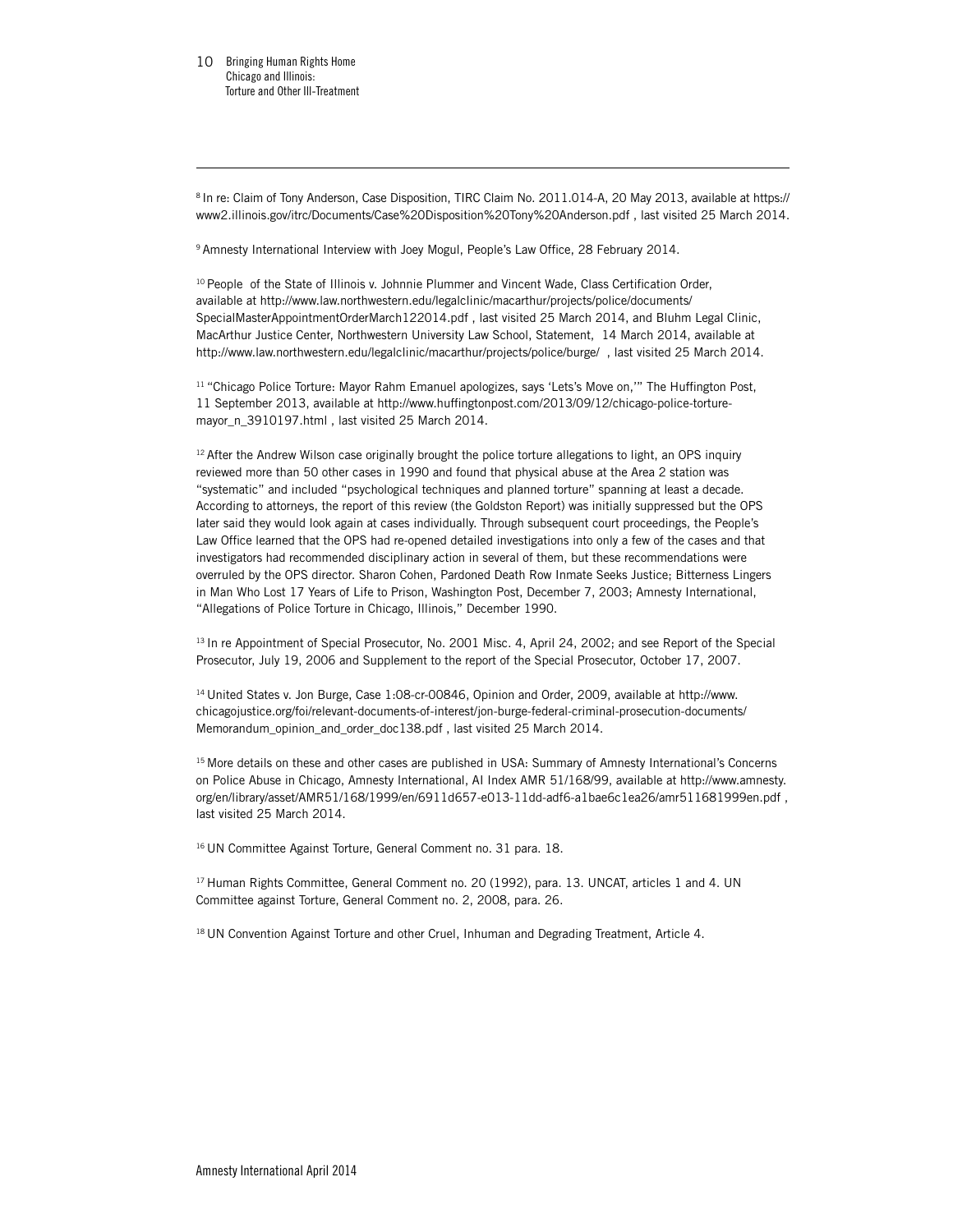<sup>19</sup> Study concerning the right to restitution, compensation and rehabilitation for victims of gross violations of human rights and fundamental freedoms, Report of the Special Rapporteur, E/CN.4/Sub.2/1993/8, Page 58, para. 15, available at http://daccess-dds-ny.un.org/doc/UNDOC/GEN/G93/141/58/PDF/G9314158. pdf?OpenElement , last visited 25 March 2014.

20 Conclusions and Recommendations of the Committee Against Torture on the United States of America, Consideration of reports Submitted by States Parties Under Article 19 of the Convention, CAT/C/USA//CO/2, 25 July 2006, available at http://www.unhchr.ch/tbs/doc.nsf/898586b1dc7b4043c1256a450044f331/e2d4f5b 2dccc0a4cc12571ee00290ce0/\$FILE/G0643225.pdf , last visited 25 March 2014.

<sup>21</sup> "After Burge Trial, Chicago's Congressmen move to lift statute of limitations on torture," The Hunffington Post, 1 July 2010, available at http://www.huffingtonpost.com/2010/07/01/after-burge-trialchicago\_n\_632792.html , last visited 25 March 2014.

22 P. Lozano, "Lawmakers move to lift statute of limitations on police torture," People's World, 6 July 2010, available at http://www.peoplesworld.org/lawmakers-move-to-lift-statute-of-limitations-on-police-torture/, last visited 25 March 2014.

<sup>23</sup> "Law Enforcement Torture Prevention Act," H.R. 3781, U.S. Government Printing Office, available at http:// www.gpo.gov/fdsys/pkg/BILLS-112hr3781ih/pdf/BILLS-112hr3781ih.pdf, last visited 25 March 2014.

<sup>24</sup> Chicago Police Torture: Jon Burge, Chicago Police Torture and Justice for Survivors, The People's Law Office, available at http://peopleslawoffice.com/issues-and-cases/chicago-police-torture/ , last visited 25 March 2014.

<sup>25</sup> G. Flint Taylor, "The Torture of Darrell Cannon: A Case that the City of Chicago cannot win," The Huffington Post, 10 August 2012, available at http://www.huffingtonpost.com/g-flint-taylor/darrell-cannoncase\_b\_1762150.html , last visited 25 March 2014.

<sup>26</sup> Darrell Cannon appealed the decision, and on 8 August 2012 filed the following brief in the Seventh Circuit of Appeals: see Cannon vs. Burge et al, Brief of the Plaintiff-Appellant Darrell Cannon, Case no. 05 CV 2192, filed 8 August 2012, available at http://peopleslawoffice.com/wp-content/uploads/2012/02/Darrell-Cannon-Brief.pdf, last visited 25 March 2014.

<sup>27</sup> Amnesty International Interview with Joey Mogul, People's Law Office, 28 February 2014. I. Carreras, "Ronald Kitchen and Marvin reeves, Chicago men allegedly tortured by police, get \$12.3 million in settlement," CBS news, 12 September 2013, available at http://www.cbsnews.com/news/ronald-kitchen-and-marvin-reeveschicago-men-allegedly-tortured-by-police-get-123-million-in-settlement/ , last visited 25 March 2014.

<sup>28</sup> F. Spielman and T. Sfondeles, "Emmanuel apologies for torture under former Chicago police commander, cohorts," Chicago Sun-Times, 11 September 2013, available at http://www.suntimes.com/22500577-418/ emanuel-apologizes-for-torture-under-former-chicago-police-commander-cohorts.html , last visited 25 March 2014.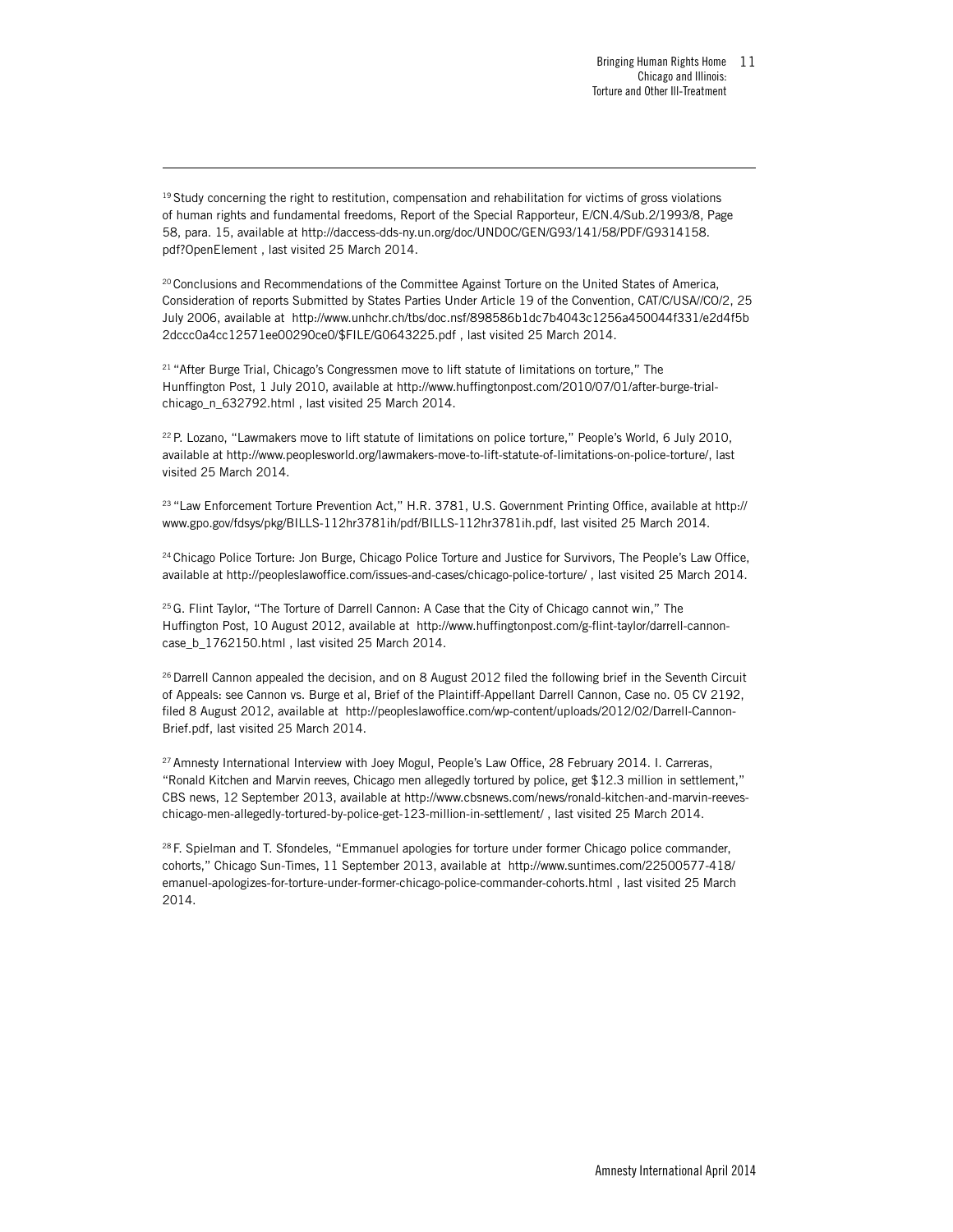29 International Center for Transitional Justice, ICTJ Program Report: Reparative Justice, 13 May 2013, available at http://www.ictj.org/news/ictj-program-report-reparative-justice, last visited 25 March 2014.

30 H. Dardick, "County pays \$600,000 to get out of Burge torture case," The Chicago Tribune, 14 May 2012, available at http://articles.chicagotribune.com/2012-05-14/news/ct-met-cook-countyboard-0515-20120515\_1\_burge-and-daley-flint-taylor-torture, last visited 25 March 2014.

31 Chicago Torture Justice Memorials, available at http://chicagotorture.org/, last visited 25 March 2014.

32 "PLO lawyers join with Aldermen Moreno and Brookins in support of torture reparation ordinance," The People's Law Office, available at http://peopleslawoffice.com/plo-lawyers-join-with-aldermen-moreno-and-brookins-insupport-of-torture-reparations-ordinance/, last visited 25 March 2014, see also "Aldermen want to set up \$20 million fund for police torture victims," CBS local, 16 October 2013, available at http://chicago.cbslocal. com/2013/10/16/aldermen-want-to-set-up-20m-fund-for-police-torture-victims/ , last visited 25 March 2014.

33 G. F. Taylor and J. L. Mogul, "'Sorry' Not Good Enough for Chicago Torture Survivors," People's Law Office, available at http://peopleslawoffice.com/sorry-good-enough-chicago-torture-survivors/ , last visited 25 March 2014.